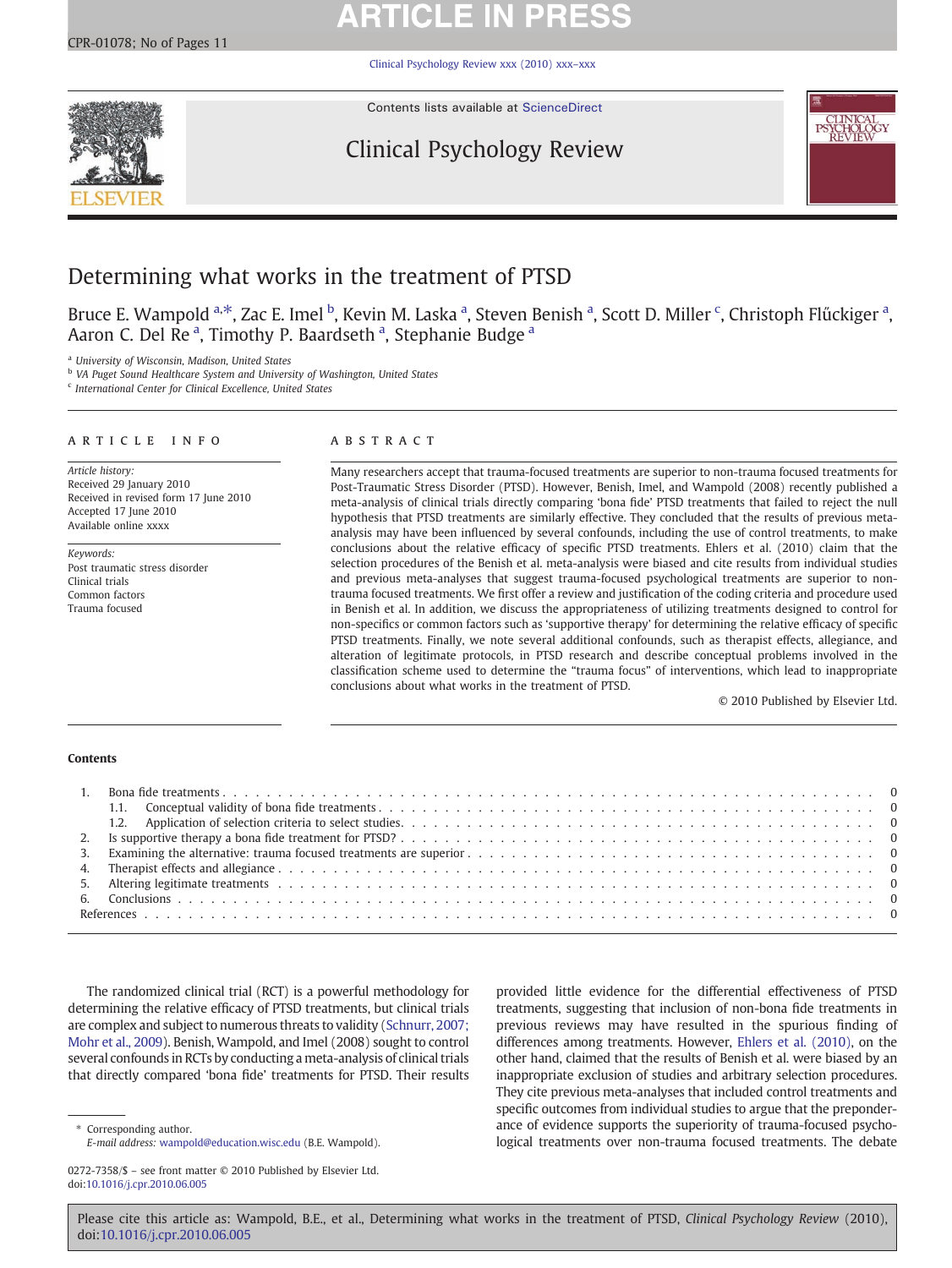regarding the relative efficacy of PTSD treatments raises important questions about the design and interpretation of clinical trials investigating PTSD treatments. Accordingly, the purpose of this paper is to examine the validity of Benish et al.'s and Ehlers et al.'s conclusions a discussion that suggests that care must be taken in the design and interpretation of RCTs and the conclusions that are made from such trials.

### 1. Bona fide treatments

[Ehlers et al. \(2010\)](#page-9-0) critique centers on Benish et al.'s classification of therapies as bona fide. They argue that the classification scheme is conceptually flawed and inconsistently applied. Specifically, Ehlers et al. were surprised that some treatments, such as supportive therapies, were not coded as bona fide (i.e., not intended to be therapeutic) even when these treatments showed evidence of some positive effect on symptoms. They also wondered why some conditions were excluded from the meta-analysis while others were not. The criticisms raised by Ehlers et al.'s highlight important but familiar threats to validity in clinical trials and are important to address. To do so, we begin the discussion with a brief conceptual justification for why it is essential to distinguish between so-called bona fide and non-bona fide treatments in order to make valid conclusions about the relative efficacy of PTSD treatments.

### 1.1. Conceptual validity of bona fide treatments

Studies designed to test relative efficacy have different implications than studies designed to test the specific ingredients of treatments. Relative efficacy is a term that refers to the comparative effectiveness of two established interventions that have been offered as a treatment for a particular problem, compliant, or disorder (e.g., Fluoxetine vs. Sertraline for depression; weight loss surgery vs. exercise and diet for obesity; interpersonal therapy vs. cognitive behavioral treatment for depression). On the other hand, establishing the specificity of a particular ingredient requires different designs, such as the comparison of bona fide treatment to a placebo or a dismantling strategy (see, e.g., [Borkovec, 1990; Borkovec & Sibrava,](#page-9-0) [2005; Schnurr, 2007](#page-9-0)). Ehlers et al. acknowledge the complexity of using controls to test the mechanisms of psychotherapy, but did not consider the potential for such designs to create bias in tests of relative efficacy. For example, the superiority of an antidepressant over and above a pill placebo does not indicate that this antidepressant is any better than any other antidepressant or alternative nonpharmacological treatments. Moreover, the effectiveness of the pill placebo (i.e., in comparison to the natural course of the disorder) has no bearing on whether the pill placebo is a bona fide treatment for depression. However, inferences are often made about treatments based on comparisons with conditions that are designed by researchers as controls, but then later interpreted as treatments that are provided in routine care. The conflation of specificity with relative efficacy leads to inappropriate conclusions.

In an attempt to make sense of the long history of equivocal qualitative and meta-analytic reviews regarding the relative efficacy of specific psychotherapies literature [\(Grissom, 1996; Luborsky,](#page-9-0) [Singer, & Luborsky, 1975](#page-9-0); D. A. [Shapiro & Shapiro, 1982; Smith,](#page-10-0) [Glass, & Miller, 1980](#page-10-0)), [Lambert and Bergin \(1994\)](#page-10-0) made the following conclusion:

There is a strong trend toward no difference between techniques in amount of change produced, which is counterbalanced by indications that, under some circumstances, cognitive and behavioral methods are superior even though they do not generally differ in efficacy between themselves. An examination of selected exemplary studies allows us to further explore this matter. Research carried out with the intent of contrasting two or more bona fide treatments show surprisingly small differences between the outcomes for patients who undergo a treatment that is fully intended to be therapeutic (p. 158; emphasis added).

Lambert and Bergin were making a distinction between treatments that were bona fide and those that were not. The term bona fide – often used synonymously with the phrase 'intended to be therapeutic' – excludes treatments that were designed as controls or psychological placebos. These treatments, although containing some basic therapeutic elements such as active listening, typically were designed to control for basic commonalities of therapies, primarily a relationship with a therapist. These control treatments typically lack a treatment rationale based in psychological principles and do not contain therapeutic ingredients or actions. Often such treatments are designed to exclude certain aspects of the treatments to which they are compared, resulting in proscriptions that create conditions that have little resemblance to anything that therapists would offer to their patients. Indeed, many of these control conditions proscribe discussing the patient's presenting concerns or precipitating event ([Borkovec, 1990; Borkovec & Sibrava,](#page-9-0) [2005; Mohr et al., 2009; Parloff, 1986; Wampold, 2001](#page-9-0)).

Meta-analyses failing to make a distinction between treatments that are bona fide and those treatments that are not will likely lead to flawed conclusions (cf., [Gloaguen, Cottraux, Cucherat, & Blackburn, 1998; and](#page-9-0) [Wampold, Minami, Baskin, & Tierney, 2002](#page-9-0)). This issue led [Wampold et](#page-10-0) [al. \(1997\)](#page-10-0) to offer an initial test of Lambert and Bergin's supposition that all bona fide psychotherapies were equivalent. To do so, the authors expanded on the classic work of [Frank and Frank \(1991\)](#page-9-0), operationalizing bona fide treatments<sup>1</sup> as those that have ingredients common to all legitimate psychotherapies, including a cogent rationale for the disorder being treated, a treatment based on psychological principles, therapeutic actions consistent with the rationale, and active collaborative participation of both patient and therapist [\(Anderson, Lunnen, &](#page-9-0) [Ogles, 2010; Frank & Frank, 1991; Imel & Wampold, 2008; Wampold,](#page-9-0) [2007\)](#page-9-0). Such treatments do not proscribe the therapist from typical therapeutic actions, are flexible enough to accommodate individual patients, and are typically administered by therapists who are aligned with the treatment they are providing. This particular definition of a bonafide psychotherapy recognizes that typical common factor controls that exclude such components were not designed to test whether one treatment is superior to another but rather to establish that a treatment is superior to a placebo-type control [\(Westen, Novotny, & Thompson-](#page-10-0)[Brenner, 2004\)](#page-10-0).

Four features of the initial [Wampold et al. \(1997\)](#page-10-0) meta-analysis figure prominently in the different conclusions of Benish, [Imel, and](#page-9-0) [Wampold \(2008\) and Ehlers et al. \(2010\).](#page-9-0) First, the Wampold et al. meta-analysis was limited to trials that directly compared treatments, thus ruling out the multiple confounds created by examining effects produced by treatment compared to no-treatment controls [\(Shadish &](#page-10-0) [Sweeney, 1991](#page-10-0)), such as participant characteristics, outcome measures employed, treatment standardization, measure reactivity, blinding procedures, treatment length, severity of disorder, and multiple unmeasured variables. Second, differences among treatments were examined without placing treatments into classes because determining features of a "class" of treatments is problematic in psychotherapy and, historically, classifications have been criticized by those who find the results disagreeable — an issue we will return to in the discussion of trauma-focused treatments [\(Wampold, 2001\)](#page-10-0). Third, all outcome measures within studies included in the meta-analysis were aggregated

 $1$  In the literature, the terms bona fide and intended to be therapeutic are used to differentiate legitimate treatments from minimally therapeutic control conditions. In this discussion we use the term bona fide because the latter is occasionally incorrectly taken to imply that the coding procedures are used to infer the intent of the researcher, which has never been the case. The language "intended to be therapeutic" derives from [Lambert and Bergin \(1994\),](#page-10-0) which is quoted in the text.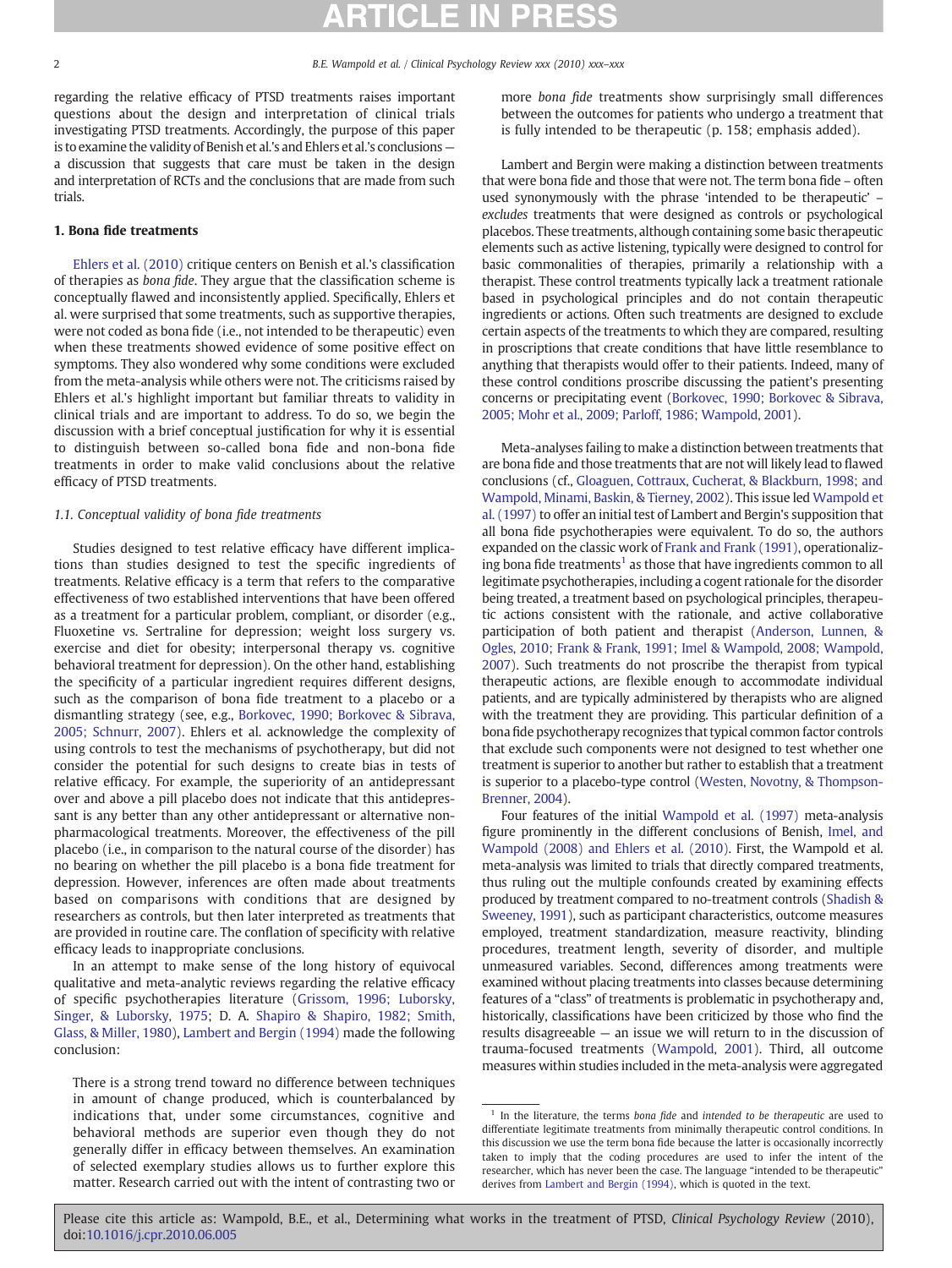in order to account for the dependencies in the outcome variables. Often attention is paid to a statistically significant differences on one of many outcome measures, which ignores Type II error rate problems and creates an illusion of treatment superiority, a problem long noted in psychotherapy research [\(Dar, Serlin, & Omer, 1994\)](#page-9-0). Fourth, and finally, only bona fide treatments – that is, trials that directly compared two or more legitimate treatments – were included in the analysis.

### 1.2. Application of selection criteria to select studies

[Ehlers et al. \(2010\)](#page-9-0) criticized [Benish et al. \(2008\)](#page-9-0) meta-analysis for bias in selection of studies, suggesting that they included or excluded studies based on the efficacy of various treatments. However, the criteria used by [Wampold et al. \(1997\)](#page-10-0) and [Benish et al. \(2008\)](#page-9-0) were explicit, objective, and based on a cogent theory of the benefits of psychotherapy:

First, the treatment must have involved a therapist with at least a master's degree and a meeting with a patient in which the therapist developed a relationship with the patient and tailored the treatment to the patient. Thus, any study that used solely tape-recorded instructions to patients or a protocol that was administered regardless of patient behavior (e.g., a progressive relaxation protocol that was not modified in any way for particular patients) was excluded. Second, the problem addressed by the treatment must have been one that would reasonably be treated by psychotherapy, although it was not required that the sample treated be classified as clinically dysfunctional. For example, treatments to increase time that a participant could keep a hand submerged in cold water would be excluded because cold-water stress would not reasonably be considered a problem for which one would present to a psychotherapist. However, any treatment for depression was included whether the participants met diagnostic criteria for any depressive disorder or scored below standard cutoffs on depression scales. Finally, the treatment had to satisfy two of the following four conditions: (a) A citation was made to an established approach to psychotherapy (e.g., a reference to [Rogers' s, 1951](#page-10-0), client-centered therapy), (b) a description of the therapy was contained in the article and the description contained a reference to psychological processes (e.g., operant conditioning), (c) a manual for the treatment existed and was used to guide the administration of the psychotherapy, and (d) the active ingredients of the treatment were identified and citations provided for those ingredients. Accordingly, any treatments designed to control for common or nonspecific factors, such as placebo control groups, alternative therapies, or nonspecific therapies, were excluded ([Wampold et al., 1997,](#page-10-0) pp. 206–207).

The criteria were designed to exclude control treatments that lacked the features of psychotherapies typically used in order to provide an omnibus test of the relative efficacy of bona fide psychotherapies. Importantly, in the Benish et al. meta-analysis, the a priori criteria were applied by independent raters blind to the results of the study (the coders only had access to the authors' description of the treatments and not the results), obviating any researcher effort to select studies based on the results of the studies or any other factors. Scientific method requires that research operations be stated clearly so that researchers can replicate the study; in this regard, the Benish et al., criteria, were explicit and replicable.

To examine how the criteria were applied, we will examine three studies that [Ehlers et al. \(2010\)](#page-9-0) cited as evidence that Benish et al. selected studies capriciously. Contrary to Ehlers et al.'s contention, an examination of these studies reveals that the criteria were applied consistently and validly. The first study cited by [Ehlers et al. \(2010\),](#page-9-0) which was excluded by [Benish et al. \(2008\)](#page-9-0), was the supportive counseling condition used in the [Foa, Rothbaum, Riggs, and Murdock](#page-9-0)

[\(1991\)](#page-9-0) as a control condition for prolonged exposure and stress inoculation training for women who had been sexually assaulted. Supportive counseling was described as follows:

Supportive counseling followed the nine-session format, gathering information through the initial interview in the first session and presenting the rationale for treatment in the second session. During the remaining sessions, patients were taught a general problem-solving technique. Therapists played an indirect and unconditionally supportive role. Homework consisted of the patient's keeping a diary of daily problems and her attempts at problem solving. Patients were immediately redirected to focus on current daily problems if discussions of the assault occurred. No instructions for exposure or anxiety management were included. (pp. 717–718).

This supportive counseling condition did not meet the criteria for a bona fide treatment because there was (a) no citation to an established psychological approach, (b) no psychological principles of change were referenced, (c) no manual of the treatment was available and used to guide treatment, and (d) no active ingredients of treatments were referenced. Indeed, [Foa et al. \(1991\)](#page-9-0) indicated that the treatment was not designed to be therapeutic: "[Supportive Counseling] was included to control for nonspecific therapy effects" (E. B. [Foa et al., 1991](#page-9-0), p. 716). Moreover, therapists were proscribed from what, it is safe to say, all therapists, working from any approach would do: Allow patients to talk about the issue central to their dysfunction, a point with which Ehlers et al., agree when they state, "Therapists in the supportive counseling condition were instructed to steer clients away from talking about their specific traumatic events [and] we agree that this would not necessarily be representative of supportive therapy as it would be delivered by a practicing clinician, and may therefore underestimate the effect of counseling" (p. 271). In sum, the supportive counseling offered in this study was not bona fide and was therefore properly excluded.

The second study cited by [Ehlers et al. \(2010\)](#page-9-0) was [Blanchard et al.](#page-9-0) [\(2003\)](#page-9-0) comparison of cognitive behavioral therapy and supportive psychotherapy for survivors of motor vehicle accidents. The supportive psychotherapy was described by the researchers as follows:

In this condition the first session was very similar to the first session in the CBT condition in that PTSD and its symptoms were described in detail and how the individual's symptoms fitted this picture. Again, there was an effort to "normalize" the experience. No relaxation was included. The next 3 sessions were devoted to a detailed review of the participant's life, from earliest childhood to the present, with particular attention to previous traumas and previous losses and how the participant had dealt with them. This was done in a supportive and caring fashion. The remaining 4–8 sessions were devoted to providing the patient with support on issues raised by the participant, including interpersonal or relationship issues, work issues, etc. Very little direct advice was given; instead, the participant was asked what he/she felt or thought. In most cases there were ongoing interpersonal issues that occupied the sessions. Care was taken not to encourage any driving. If the participant asked directly about a specific travel behavior, he or she was told to listen to his/her body and be guided by how he/she felt. Catastrophic thoughts about the MVA were not challenged. If a patient asked about relaxation or meditation, he/she was told to use his or her own best judgment. Thus, the effort was made not to encourage any of the specific elements of the CBT protocol, but instead to put those choices/ initiatives back on the patient. (p. 86).

Again, independent blind raters applying explicit inclusion criteria to this condition excluded it because (a) there was no citation to an established psychological approach, (b) the treatment was not based on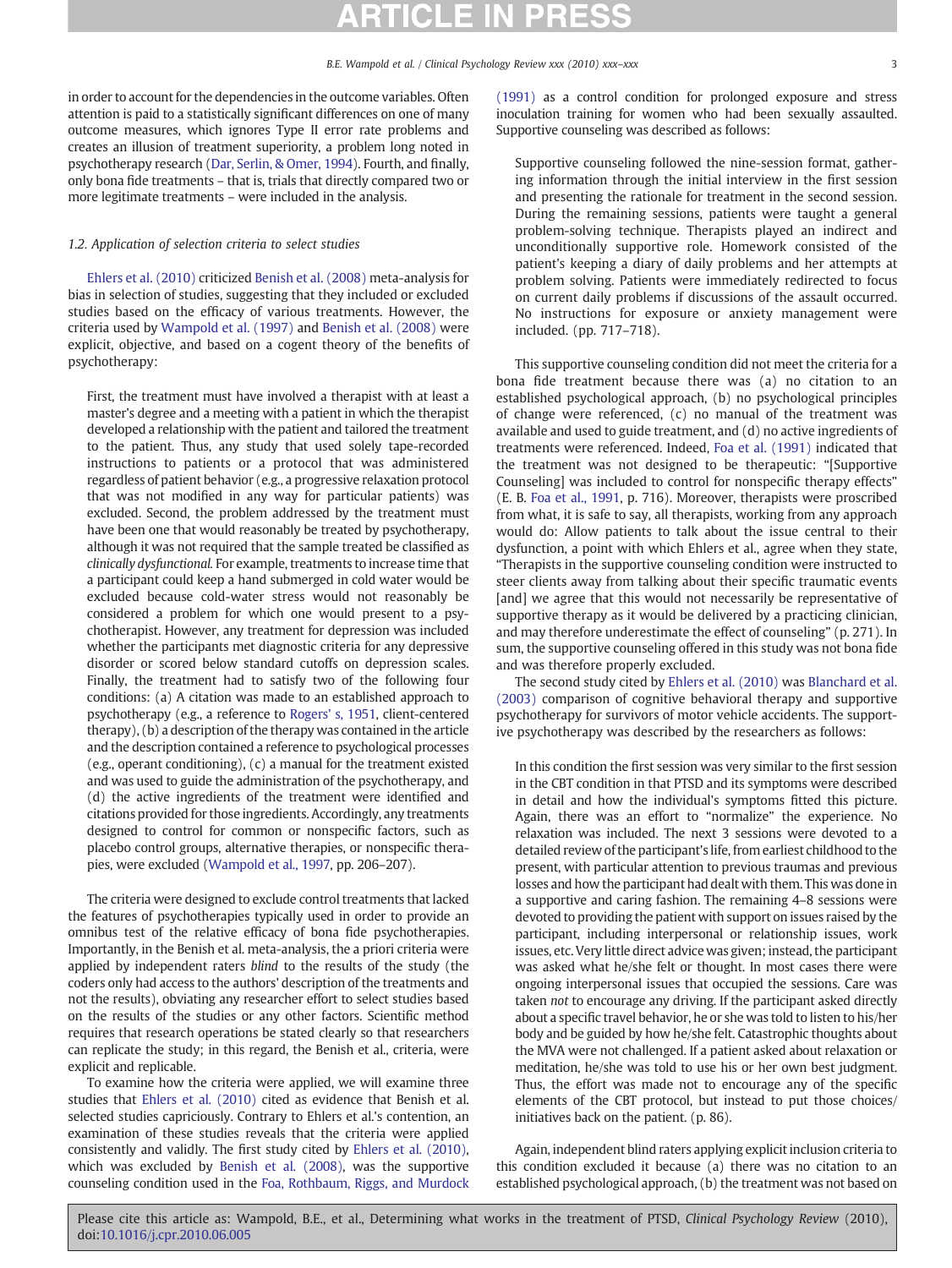4 B.E. Wampold et al. / Clinical Psychology Review xxx (2010) xxx–xxx

any psychological principles, (c) no manual of the treatment was available and used to guide treatment, and (d) no active ingredients of treatments were referenced. Indeed, as can be seen, the description focuses more on what is proscribed than on the rationale for a legitimate psychotherapy. Presumably, had a patient in the supportive condition reported to the therapist, "My family is traveling to my mother-in-law's for the holiday and I really, really want to go, as I don't want to be home alone during this period, but something tells me that I shouldn't go," the therapist would have responded, "Listen to your body and be guided by how you feel." What legitimate 'supportive' psychotherapy would have therapists respond in this fashion?

The last study [Ehlers et al. \(2010\)](#page-9-0) asserted was inappropriately excluded by [Benish et al. \(2008\)](#page-9-0) was a supportive counseling condition employed in a trial conducted by [Bryant, Moulds, Guthrie,](#page-9-0) [Dang, and Nixon \(2003\)](#page-9-0). As was true in the two prior studies, this treatment met none of the established criteria for being a bona fide treatment — there was no rationale, no psychological actions, no manual to direct therapy, and no specified therapeutic actions of any kind. Instead, supportive counseling "comprised education about trauma and general problem-solving skills and provided an unconditionally supportive role. Homework comprised diary keeping of current problems and mood states. [Supportive Counseling] specifically avoided IE [imaginal exposure] or CR [cognitive restructuring] techniques" (p. 707).

Contrast the three treatments excluded by Benish et al. with Present Centered Therapy (PCT), as used by [McDonagh et al. \(2005\)](#page-10-0) in a trial of CBT for women who had survived childhood sexual abuse. In this trail, PCT was as effective as CBT, with significantly fewer dropouts. [Ehlers et al. \(2010\)](#page-9-0) suggested that PCT, as delivered in this study, was included in the [Benish et al. \(2008\)](#page-9-0) meta-analysis because it was found to be as effective as CBT. However, the reason why PCT was included when the previous three conditions were excluded is apparent from the characteristics of the treatment:

PCT was designed to describe an active therapeutic intervention that non-CBT clinicians might use in the treatment of PTSD–CSA. It is a collaborative therapeutic intervention in which the therapist's information and expertise are used to assist the client in addressing current life difficulties. It does so by helping the client to recognize the impact of her trauma history on her present coping style and by teaching her a systematic approach to problem solving to enhance coping [\(de Shazer et al., 1986;](#page-9-0) [D'Zurilla & Goldfried, 1971; Nezu & Perri, 1989](#page-9-0)). The main elements of PCT are psychoeducation about the diagnosis of PTSD and the common aftereffects of childhood trauma, training in problem solving, and journal writing…. The first two sessions of PCT were spent establishing rapport, giving an overview of the treatment, presenting the psychoeducational material, and establishing a treatment plan based on the client's choices of problems to address. The framework used to assist in understanding the ways in which CSA trauma can impact the client's current life was that of traumagenic dynamics. Traumagenic dynamics organizes the consequences of the experience of CSA into four categories — a sense of betrayal, powerlessness, stigmatization, and traumatic sexualization [\(Finkelhor, 1987](#page-9-0)). Clients were guided in noticing these dynamics in current life difficulties and factoring them in as information in the problem-solving model. The problem-solving model was a modification of systematic problem solving, which has demonstrated efficacy in the treatment of depression [\(DeShazer et al., 1986; D'Zurilla & Goldfried, 1971](#page-9-0); Nezu et al., 1989). Therapists were encouraged to provide empathy, unconditional regard, and genuineness in their sessions ([Meador &](#page-10-0) [Rogers, 1973](#page-10-0)). The foci of subsequent sessions were determined by the participants' choice of current issues to address with the problem-solving skills. Homework was designed to assist clients in consolidating the information conveyed in sessions, writing

about their problem solving efforts and, tracking those efforts in a journal to be reviewed with the therapist. A full description of PCT is available in the therapy manual. (p. 518).

Simply put, PCT was classified as bona fide and included in the [Benish et al. \(2008\)](#page-9-0) meta-analysis because it met all the criteria for a bona fide treatment. In PCT, the trained therapists formed a relationship with the patient, the treatment was tailored to the patient, there were citations to a psychological approach to the problem, a description of therapy was provided with reference to psychological principles, a manual was used to guide the therapy, active ingredients of the therapy were described, along with citations, and the therapists were allowed to discuss the presenting concern. Clearly, even though PCT was designed for this study and is not a treatment that is provided in the "real world," PCT was a treatment that therapists could faithfully deliver. Contrary to what Ehlers et al. imply, PCT was not included in the Benish et al. meta-analysis because it was as effective (again, the Benish et al. raters were blind to the results of the study) as CBT but rather because it met the inclusion criteria.

The criteria, which were applied by blind raters, resulted in the rejection of three treatments that were without legitimate psychological bases and were in a sense designed to "fail," as discussed by [Westen et al. \(2004\)](#page-10-0). On the other hand, PCT in the McDonagh et al. study was designed to have components of all therapies that are intended to be therapeutic, regardless of theoretical orientation, and was given the chance "to succeed." In the same way that behavioral activation accidently became an evidence-based treatment for depression (i.e., first as a condition in a dismantling study in [Jacobson](#page-9-0) [et al., 1996\)](#page-9-0), it may well be that PCT, as developed by McDonagh et al., will end up an evidence-based treatment for PTSD. That PCT was a successful treatment may have much to do with the fact that it was well designed as a treatment.

We have established that the conceptual basis of the [Benish et al.](#page-9-0) [\(2008\)](#page-9-0) criteria is found in common factors theory and an understanding of the logic of RCTs. The Benish et al. criteria were designed to exclude control treatments that did not contain common therapeutic elements ([Frank & Frank, 1991](#page-9-0)), thus excluding trials that do not provide, and were not intended to provide, evidence for the relative efficacy of treatments of PTSD. The criteria functioned precisely as intended. That the control conditions, such as supportive counseling, produce some benefits for patients was not considered in the inclusion or exclusion of studies; the benefits of such treatments is certainly interesting, but are not relevant to the question of whether some bona fide treatments are superior to others.

### 2. Is supportive therapy a bona fide treatment for PTSD?

[Ehlers et al. \(2010\)](#page-9-0) did not question the meta-analytic conclusion that the treatments examined in the meta-analysis were equally effective. Rather, their criticism rests primarily on the selection of the studies included in the meta-analysis. Benish et al. were careful to state that their conclusion was restricted to bona fide therapies — that is, there is no evidence that there are differences in efficacy of bona fide treatments, as defined by [Wampold et al. \(1997\)](#page-10-0). After arguing that control treatments are effective and should be included in metaanalyses assessing relative efficacy, Ehlers et al. pivot and claim that the supportive counseling offered in clinical trials aren't actually controls, but legitimate treatments because this type of treatment is offered to patients in the real world: "There is a good rationale for using supportive therapy to treat PTSD as social support has been shown to be one of the best predictors of recovery in PTSD" [\(Ehlers et](#page-9-0) [al., 2010](#page-9-0), p. 270).

Surveys do indicate that therapists endorse providing an intervention called "supportive therapy." For example, [Ehlers et al. \(2010\)](#page-9-0)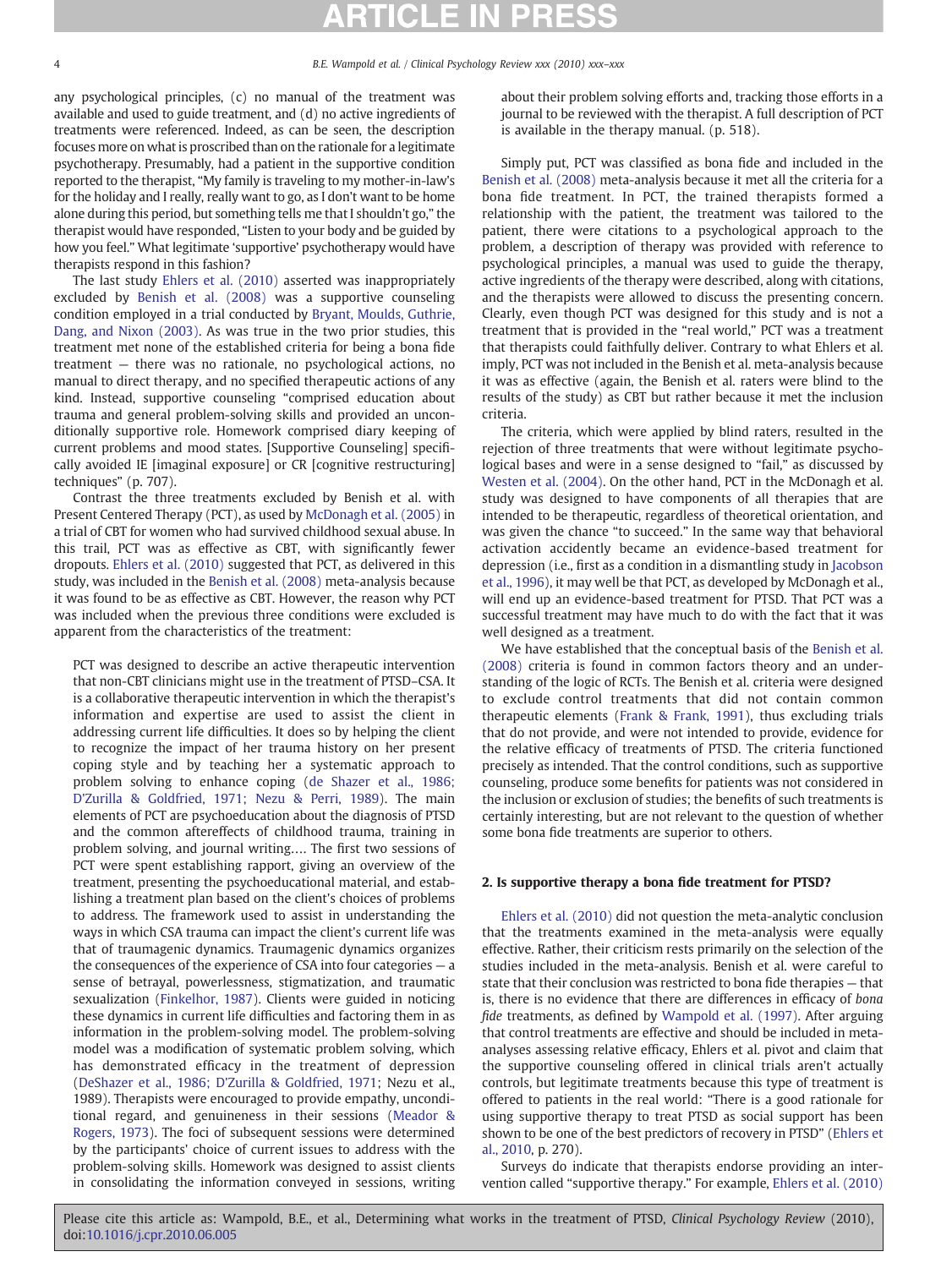cited a survey that show supportive therapy "is the treatment most commonly offered to PTSD clients identified in primary care" in England and is "widely practiced in the United States" (p. 270). However, it clear that the intervention therapists offer in practice is not comparable to the supportive therapies designed and delivered in clinical trials. Indeed, it may be that the restrictions placed on therapists in clinical trials prevent therapists from being as supportive as they might be otherwise. One cannot make inferences about the nature of treatments based primarily on the term that it is applied to the treatment, as will become apparent as some scrutiny is applied to the claims about supportive therapy, as delivered in RCTs.

Supportive therapy is a term often applied to a specific class of treatments that specify therapeutic actions that are very different from the supportive counseling conditions that are employed in clinical trials:

According to [Pinsker \(2002\)](#page-10-0), the term "supportive therapy" has acquired several distinct meanings. He indicated that supportive therapy was initially characterized as a treatment for the most impaired clients, namely "those who were not suitable for the intensive therapy that was almost universally accepted as the proper treatment for anyone who was intelligent enough and intact enough to participate" (p. 1). Subsequently, supportive psychotherapy has taken on a psychodynamic orientation deemed appropriate for a broad array of psychopathology. Although the definitions of what comprises supportive therapy may differ somewhat, there are several techniques that are common amongst the forms of supportive therapy. [Novalis, Rojcewicz,](#page-10-0) [and Peele \(1993\)](#page-10-0) contended that supportive therapy employs several different empirically based techniques, such as promoting supportive therapeutic relationships, encouraging clients to use their support systems and coping skills, fostering independence, and reducing their distress and behavioral dysfunctions. [\(Budge,](#page-9-0) [Baardseth, Wampold, & Fl](#page-9-0)űckiger, 2010, p. 25–26).

When respondents to surveys indicate that they practice "supportive therapy," it is not clear what meaning of supportive therapy they are referencing. They may likely be referring to psychodynamic interventions, which would then have little similarity to the supportive counseling interventions offered in clinical trials, or they could be referring to treatments they provide to patients who are not appropriate for or have refused intensive weekly psychotherapy — for example, patients who are excluded from PTSD clinical trials, remain symptomatic at the end of treatment, or drop-out of a more intensive psychotherapy prematurely ([Bradley et al. 2005\)](#page-9-0). However, it is unlikely therapists, when they indicate in surveys that they use supportive psychotherapy, are referring to a treatment that restricts therapeutic actions to being unconditionally supportive, prevents any therapist efforts to improve social relations, build social support, and does not permit the patient to talk about the issue that brought them to therapy!

The surveys cited by Ehlers et al. also do not indicate that therapists treat PTSD with supportive therapy solely. Indeed, the survey in England [\(Ehlers, Gene-Cos, & Perrin, 2009\)](#page-9-0) asked 159 general practice physicians what their mental health worker used to treat PTSD and most of the physicians indicated that the they thought the mental health workers used supportive therapy, which the physicians indicated "was often given in combination with other interventions" (emphasis added, p. 38), most often CBT. This is in contrast with clinical trials in which therapists are explicitly proscribed from using any behavioral or cognitive components (or for that matter, components of any school of therapy), obviating a test of relative efficacy.

The second survey cited by [Ehlers et al. \(2010\)](#page-9-0) provides even less support for the premise that therapists believe supportive therapy is the treatment of choice for the treatment of PTSD. [Pingitore, Schef](#page-10-0)fler, [Haley, Sentell, and Schwalm \(2001\)](#page-10-0) did find that 58% of therapists provided supportive therapy to their patients, but that they provided

supportive therapy to only 19% of their patients in their caseload (across various diagnoses), and moreover they offered supportive therapy most often in conjunction with other therapies. It is not known to what extent any of these therapists used only supportive therapy, why they used it, and what that supportive therapy contained. Even if it is true that a few therapists provide poor quality supportive therapy (i.e., in the manner of the various clinical trials) in routine care, one should not include such therapies in trials any more than one would deliver CBT as commonly practiced by some therapists in routine care in an RCT. As [Clark, Fairburn,](#page-9-0) [and Wessely \(2007\)](#page-9-0) noted, "In our experience, such misunderstandings [by practicing clinicians] of what CBT comprises are by no means unusual" (p. 631); the same could be said about those who claim that supportive therapies delivered in clinical trials are bona fide treatments or representative of what therapists use in routine care.

In a similar manner, [Schnurr et al. \(2007\)](#page-10-0) justified a form of "present centered-therapy" (PCT) because "a supportive, present-centered approach is clinically realistic because it is typically used by Department of Veterans Affairs (VA) clinicians" (p. 821), a conclusion based on a thorough survey of VA clinicians conducted by [Rosen et al. \(2004\).](#page-10-0) However, in the Rosen et al. survey, present-centered procedures included coping skills training, psychoeducation, safety and trust issues, anger management, and sleep hygiene. Except for psychoeducation, the PCT delivered by Schnurr et al. did not include these ingredients and consequently had little resemblance to "present-centered procedures" that VA clinicians reported using.

There is an interesting trial of EMDR that illustrates the illogicality of assigning legitimacy to a control condition. In 1989, F. [Shapiro \(1989\),](#page-10-0) attempting to rule out exposure as the active ingredient in EMDR, compared EMDR to control group in which the subjects were exposed to their traumatic memory through being instructed to describe their memory. However, this "exposure" treatment did not resemble the systematic protocols of any known exposure treatment, contained no cogent explanation, and would not have met the criteria for a bona fide treatment, even though it had elements of flooding. It was control condition, pure and simple, just as Shapiro described it. In this trial, EMDR was clearly more efficacious that the exposure control condition. However, it would be illogical to cite this study as evidence that EMDR is more effective than exposure based treatments for PTSD or to claim that exposure is an inferior treatment because the exposure treatment in this study was not a legitimate treatment for PTSD, even if some therapists in practice might deliver exposure in the way that it was delivered in this study. This study has never been cited as evidence that EMDR is superior to exposure treatments, as far as we can tell. However, the attempt to include supportive counseling as a legitimate treatment for PTSD to conclude that trauma-focused treatments are superior rests on a logical basis that would have to then admit as evidence Shapiro's trial that shows that exposure is an inferior treatment for PTSD.

We agree with [Ehlers et al. \(2010\)](#page-9-0) that the supportive therapy as designed and implemented in many trials should not be used as a first line treatment for PTSD. However, the supportive therapies used in the clinical trials only support conclusions about the relative effects of various treatments vis-à-vis treatments defined primarily by what was proscribed, which yields treatments that do not resemble any recognized form of psychotherapy.

### 3. Examining the alternative: trauma focused treatments are superior

A major objective of [Ehlers et al. \(2010\)](#page-9-0) was to restate the evidence for the superiority of trauma focused treatments for PTSD vis-à-vis other treatments. Clearly, this is an alternative hypothesis that needs to be examined critically. As we will show, when arguing for the superiority of trauma focused therapies, [Ehlers et al. \(2010\),](#page-9-0) rely on unblinded ratings derived from a classification system based on "clinical experience and categories used in the literature" (Jonathan I. [Bisson et al., 2007b](#page-9-0), p. 98)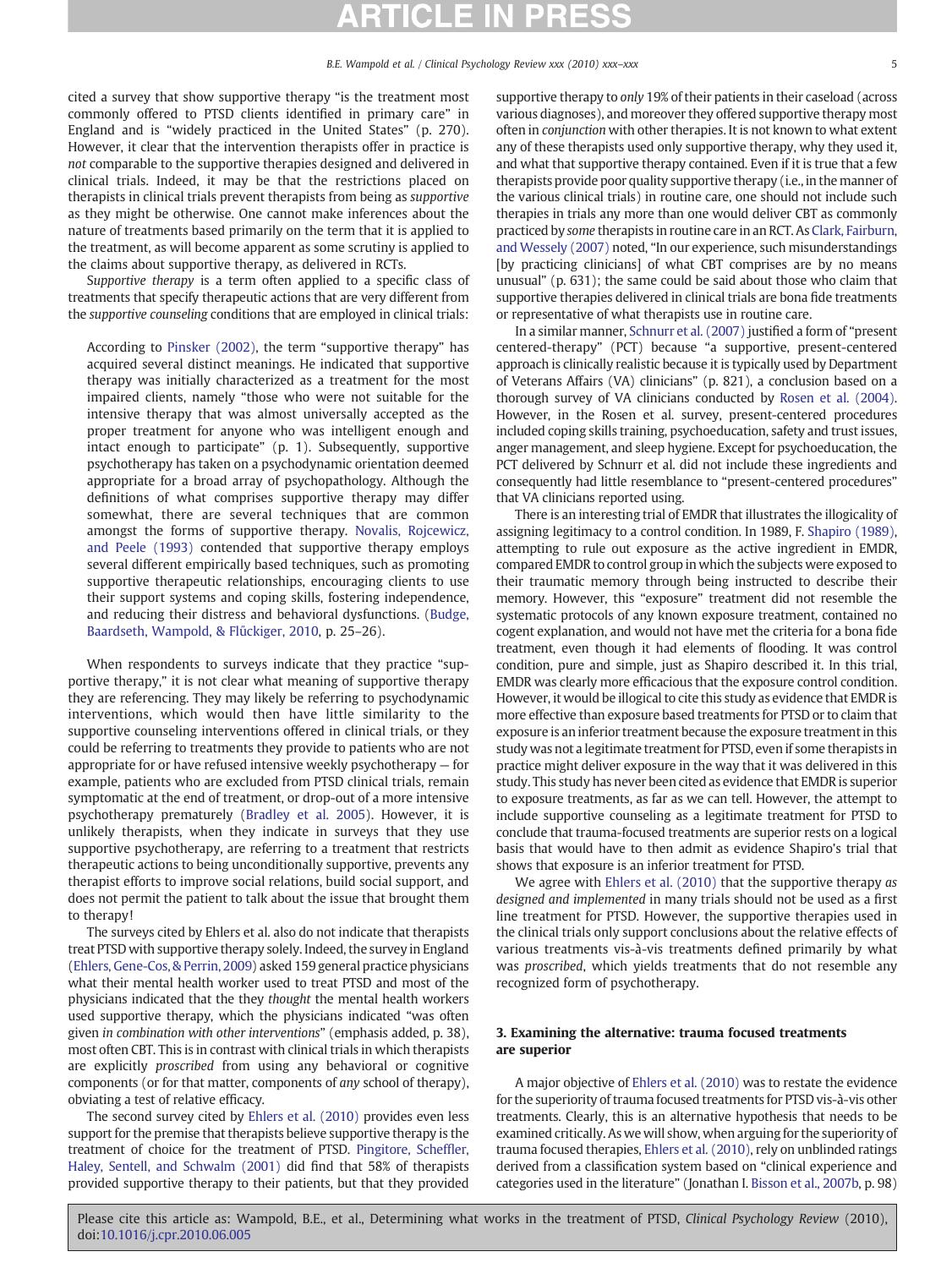as well as the National Institute of Clinical Excellence (NICE) Guidelines for classifying treatments as trauma focused.

According to the NICE Guidelines, "The relevant consideration for the classification was whether or not the treatment mainly focused on the trauma memory and its meaning" [\(National Collaborating Centre](#page-10-0) [for Mental Health, 2005,](#page-10-0) p. 54) (see Table 1 for a comparison of the coding protocols for determining whether or not a treatment was bona fide in contrast to whether it was trauma focused or not). In this section, we outline how this operational definition developed by NICE and subsequently used by Ehlers et al. not only presents significant threats to Ehlers et al.'s conclusions, but obscures our understanding of what works for PTSD treatment.

To appropriately conclude that trauma focused treatments are superior, it is necessary to classify treatments based on whether or not they are trauma focused and then to compare the efficacy of treatments in these two classes (viz., trauma focused versus non-trauma focused). As we will see, there are formidable problems with the classification scheme — but more pernicious is the fact that there are no differences in treatment effectiveness between treatments classified as traumafocused and those that are not, when the comparisons are restricted to treatments that are bona fide.

The trauma-focused distinction has been operationalized by Bisson and others by classifying treatments into five categories: (a) trauma focused CBT (TFCBT); (b) EMDR, (c) stress management, (d) CBT (not trauma focused), and (e) other treatment, of which the first two, TFCBT and EMDR are designated as trauma focused whereas the last three are designated as not trauma focused (J. I. [Bisson & Andrew, 2009;](#page-9-0) Jonathan I. [Bisson et al., 2007b\)](#page-9-0), as summarized in [Table 2](#page-6-0) (which have also been segregated depending on whether they meet the [Wampold et al. 1997](#page-10-0) criteria for bona fide therapies). An inspection of the individual treatments included in these five categories reveals several inconsistencies in the classification strategy.

According to the NICE guidelines ([National Collaborating Centre for](#page-10-0) [Mental Health, 2005\)](#page-10-0), CBT treatments included those that "employ a range of therapeutic techniques that aim to change people's distressing emotions by changing their thoughts, beliefs and/or behavior" (p. 52) and include one or more of the components: exposure, cognitive therapy, and stress management. TFCBT are CBT that also "mainly focused on the trauma memory and its meaning." Most of the TFCBT treatments in [Table 2](#page-6-0) contain some systematic exposure component, but some do not; for example, the cognitive restructuring condition in [Tarrier et al. \(1999\)](#page-10-0) was designed specifically to exclude any exposure.

Indeed, there is one TFCBT treatment that involved 30 min sessions of brainwave feedback (called neurofeedback by Bisson et al.) with no opportunity to talk about the trauma (or anything else) with their therapist [\(Peniston & Kulkosky, 1991](#page-10-0)). Many of the treatments include ingredients from other orientations, including, according to NICE, "elements of psychodynamic therapies" ([National Collaborating Centre](#page-10-0) [for Mental Health, 2005](#page-10-0), p. 54). Indeed, TFCBT appears to be a category of exposure only, cognitive restructuring only, a combination of exposure and cognitive restricting, in combination with a variety of other ingredients, as well as a treatment that is not psychotherapy at all.

The second category of trauma focused PTSD treatments was EMDR. [Ehlers et al. \(2010\)](#page-9-0) characterize TBCBT and EMDR together as a super ordinate trauma focused treatment, which are purportedly superior to other treatments for PTSD. According to NICE, EMDR is "based on a theoretical model which posits that the dysfunctional intrusions, emotions and physical sensations experienced by trauma victims are due to the improper storage of the traumatic event in implicit memory. The EMDR procedures are based on stimulating the patient's own information processing in order to help integrate the targeted event as an adaptive contextualised memory" [\(National](#page-10-0) [Collaborating Centre for Mental Health, 2005,](#page-10-0) p. 55). As is true for all treatments, the procedures of EMDR overlap with other treatments:

For example, holding an image of the trauma in mind resembles imaginal exposure, although the exposure is much briefer and the patient does not verbalise the content of the image. Replacing negative cognitions associated with the trauma with positive cognitions overlaps with cognitive interventions. The associative techniques resemble those used in psychodynamic approaches. [\(National Collaborating Centre for Mental Health, 2005](#page-10-0), p. 55).

The classification of EMDR as trauma focused and therefore a privileged treatment for PTSD along with TFCBT presents an uncomfortable pairing. Some clinical scientists have labeled EMDR as pseudo-science (e.g., [Herbert et al., 2000](#page-9-0)) and compared it to Mesmerism ([McNally, 1999](#page-10-0)), due to the invalidity of the psychological bases of its ingredients, the lack of evidence for specificity of the active ingredients, the unjustified claims of efficacy and efficiency, and the manner in which it is publicized and disseminated (see also [Davidson](#page-9-0) [& Parker, 2001;](#page-9-0) G. M. [Rosen, 1999\)](#page-10-0). [Herbert et al. \(2000\)](#page-9-0) claimed that "the promotion of EMDR provides a good illustration of pseudoscience in general and of how pseudoscience is marketed to mental health

### Table 1

Bases for designation as bona fide treatment and trauma focused treatments.

| Bona fide<br>(Benish et al., 2008)                                                                                                  | Trauma focused<br>(Bisson et al., 2007b)                           |
|-------------------------------------------------------------------------------------------------------------------------------------|--------------------------------------------------------------------|
| Theoretical bases                                                                                                                   |                                                                    |
| Common factor theory (Frank & Frank, 1991; Wampold, 2007)                                                                           | Not mentioned                                                      |
| Criteria                                                                                                                            |                                                                    |
| Therapist with at least Master's degree                                                                                             | "Treatment <i>mainly</i> focused on trauma memory and its meaning" |
| Treatment Individually tailored to the patient                                                                                      | (National Collaborating Centre for Mental Health, 2005, p. 54)     |
| Presenting concern for treatment clinically reasonable                                                                              | Clinical experience                                                |
| A citation was made to an established approach to psychotherapy<br>(e.g., a reference to Rogers' s, 1951, client-centered therapy), |                                                                    |
| A description of the therapy was contained in the article and the description                                                       |                                                                    |
| contained a reference to psychological processes (e.g., operant conditioning)                                                       |                                                                    |
| A manual for the treatment existed and was used to guide the administration                                                         |                                                                    |
| of the psychotherapy                                                                                                                |                                                                    |
| The active ingredients of the treatment were identified and citations                                                               |                                                                    |
| provided for those ingredients                                                                                                      |                                                                    |
| Rating procedures                                                                                                                   |                                                                    |
| Raters blinded to results of study                                                                                                  | Raters not blinded to results of study                             |
| Independent non-author raters                                                                                                       | Raters were authors                                                |
| Rater agreement                                                                                                                     | Consensus                                                          |
|                                                                                                                                     |                                                                    |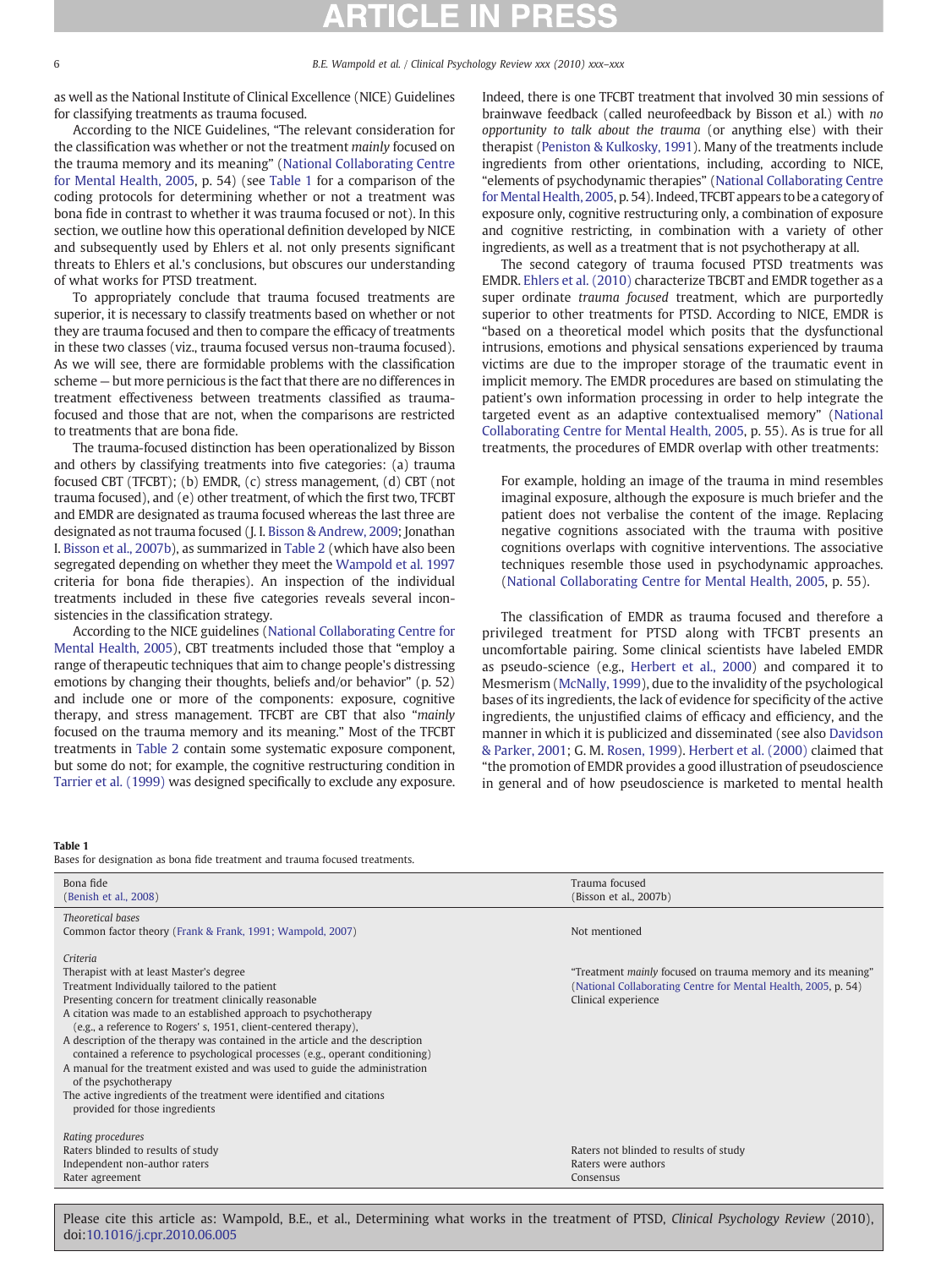### B.E. Wampold et al. / Clinical Psychology Review xxx (2010) xxx-xxx

### <span id="page-6-0"></span>Table 2

[Bisson et al. \(2007a,b\)](#page-9-0) classification of Treatments.

|                | Trauma focused                                                                                                                                                                                                                                                                                                                                                              |      | Not trauma focused                                                                                              |                                                                                                                                             |                                           |
|----------------|-----------------------------------------------------------------------------------------------------------------------------------------------------------------------------------------------------------------------------------------------------------------------------------------------------------------------------------------------------------------------------|------|-----------------------------------------------------------------------------------------------------------------|---------------------------------------------------------------------------------------------------------------------------------------------|-------------------------------------------|
| Bona fide      | Trauma focused CBT                                                                                                                                                                                                                                                                                                                                                          | EMDR | Stress management                                                                                               | <b>CBT</b>                                                                                                                                  | Other                                     |
| Yes            | Trauma desensitization<br>Imaginal flooding<br>Implosive flooding<br>Prolonged exposure<br>Image habituation training<br>Gradual exposure and CR<br>Imaginal exposure<br>Cognitive therapy (no exposure)<br>Brief eclectic therapy<br>Trauma focused CBT<br>Cognitive processing therapy<br>Prolonged exposure<br>Immediate cognitive therapy<br>Narrative exposure therapy | EMDR | Stress inoculation training<br>(without 3rd phase)                                                              | Affect management (adjunct to individual)<br>Imagery rehearsal (not tested in RCT)<br>Present centered group therapy (Classen et al., 2001) | Psychodynamic<br>Hypnotherapy             |
| N <sub>o</sub> | Neurofeedback training (not tailored to<br>patient; Peniston & Kulkosky, 1991)                                                                                                                                                                                                                                                                                              |      | Applied muscle relaxation<br>Progressive muscle relaxation<br>$Biofeedback + assisted relaxation$<br>Relaxation | Present centered therapy (Schnurr et al., 2007)                                                                                             | Supportive counseling<br>Active listening |

clinicians, some of whom may be relatively unfamiliar with the published research on EMDR" (p. 955). Nevertheless, a meta-analysis concluded that EMDR and TFCBT are equally efficacious ([Seidler &](#page-10-0) [Wagner, 2006\)](#page-10-0).

Stress management is listed as a separate non-trauma focused category of treatments (see Table 2) and includes various relaxation techniques, biofeedback, and stress-inoculation training (SIT). The relaxation treatments in this category are standard protocols and are not treatments tailored to the patient (viz., [Echeburúa, de Corral,](#page-9-0) [Zubizarreta, & Sarasua, 1997; Marks, Lovell, Noshirvani, Livanou, &](#page-9-0) [Thrasher, 1998; Vaughan, Armstrong, Gold, & O'Connor, 1994\)](#page-9-0); they would not be classified as bona fide treatments using Benish et al.'s criteria (i.e., treatment not tailored to the patient) and would not be considered psychotherapy by many. Furthermore, it is not clear why neurofeedback, involving 30 min sessions with no contact with the clinician [\(Peniston, & Kulkosky, 1991](#page-10-0)) was classified as TFCBT when biofeedback plus relaxation was classified as stress management.

The case of SIT is particularly mysterious because it is a bona fide treatment for PTSD [\(Meichenbaum, 1985;2007\)](#page-10-0) that has many features in common with TFCBT. There are two trials that compared SIT to a TFCBT conducted by [Foa et al. \(1999;1991\).](#page-9-0) For the most part, there were few, and inconsistent, differences between these two interventions. Thus, a bona-fide stress management treatment was found to be as effective as a TFCBT, a result confirmed by meta-analysis [\(Powers et](http://doi:10.1016/j.cpr.2010.04.007) [al., in press](http://doi:10.1016/j.cpr.2010.04.007)). It also is not clear why SIT was not classified as trauma focused. For example, [Ehlers et al. \(2010\)](#page-9-0) classified the CBT used by [Blanchard et al. \(2003\)](#page-9-0) as trauma focused, even though Blanchard's CBT is based to a large extent on Meichenbaum's SIT (viz., [Meichenbaum, 1985](#page-10-0)). Indeed, a reading ofMeichenbaum's work suggests that SITmeets Ehlers et al.'s criteria for being deemed "trauma focused" as SIT encourages patients to tell their stories about and explore the personal meaning of the trauma ([Meichenbaum, 1985;2007](#page-10-0)). It is not clear on what basis it was determined that SIT was not mainly focused on the trauma memory and its meaning, given the large latitude given to other treatments determined to be TFCBT, as illustrated in Table 2.

The fourth type of PTSD treatment in the [Bisson et al. \(2007b\)](#page-9-0) taxonomy is CBT (not trauma focused) consisted of three treatments, affect management, imagery rehearsal, and present-centered therapy (PCT). Affect management was a group intervention used by [Zlotnick et](#page-10-0) [al. \(1997\)](#page-10-0) as an *adjunct* to individual therapy and was not intended to be a standalone treatment. Group imagery rehearsal was used by [Krakow](#page-9-0) [et al. \(2001\)](#page-9-0) to treat crime victims in an uncontrolled study that assessed efficacy with changes from baseline. The third CBT, non-trauma focused, was PCT, which varied in content significantly across studies. The classification of PCT as a CBT is questionable because presentcentered therapy was designed explicitly to contain no components that would overlap with exposure or cognitive restructuring [\(McDonagh et](#page-10-0) [al., 2005; Schnurr et al., 2007\)](#page-10-0) and does not appear have any of the three ingredients the NICE Guidelines indicated were necessary to be classified as CBT (viz, exposure, cognitive therapy, and stress management; [National Collaborating Centre for Mental Health, 2005\)](#page-10-0).

Incidentally, in the [Bisson et al. \(2007b\)](#page-9-0) classification, there was one present-centered treatment that would have been classified as bona fide, and in this trial the trauma-focused group treatment was not superior to the PCT ([Classen, Koopman, Nevill-Manning, & Spiegel,](#page-9-0) [2001](#page-9-0)). In this study PCT was actually described as traditional Yalomesque group psychotherapy that focused on processing here and now experience. Irvin Yalom, a dynamic-existential therapist, would certainly be surprised that the definition of CBT has expanded to include his treatment was well.

The final category in [Bisson's et al. \(2007b\)](#page-9-0) taxonomy is other treatments — including hypnotherapy and dynamically-oriented therapies. [Ehlers et al. \(2010\)](#page-9-0) admit that this category was somewhat arbitrary and functions as a miscellaneous collection of treatments, as there are entire classes of treatments that have not been sufficiently tested ([Stein et al., 2009](#page-10-0)). However, why hypnotherapy and dynamically-oriented therapies were not considered trauma-focused is unclear. After all, each of these treatments allows for, and frequently encourages, patients to discuss their traumas and the meaning attached to them. Hypnotherapy, as conceptualized by Brom et al. was a treatment in which discussion of trauma events was central to the process:

The goal was to bring the patient in contact with the reality of the traumatic event and to bring about a decrease in the conditioned responses triggered by the event. Hypnosis was used, because it allows flexibility in the way the client deals, both cognitively and emotionally, with the perception of and adjustment to the trauma. (p. 607)

The same is true of dynamic therapy, which was aimed at "solving of the intrapsychic conflicts resulting from the traumatic experience, with the therapist playing an active role, ([Brom, Kleber, & Defares,](#page-9-0) [1989,](#page-9-0) p. 607). According to the NICE Guidelines [\(National Collabo](#page-10-0)[rating Centre for Mental Health, 2005](#page-10-0)) "the goal of [psychodynamic] treatment is to understand the meaning of the stressful event [italics added] in the context of the individual's personality, attitudes and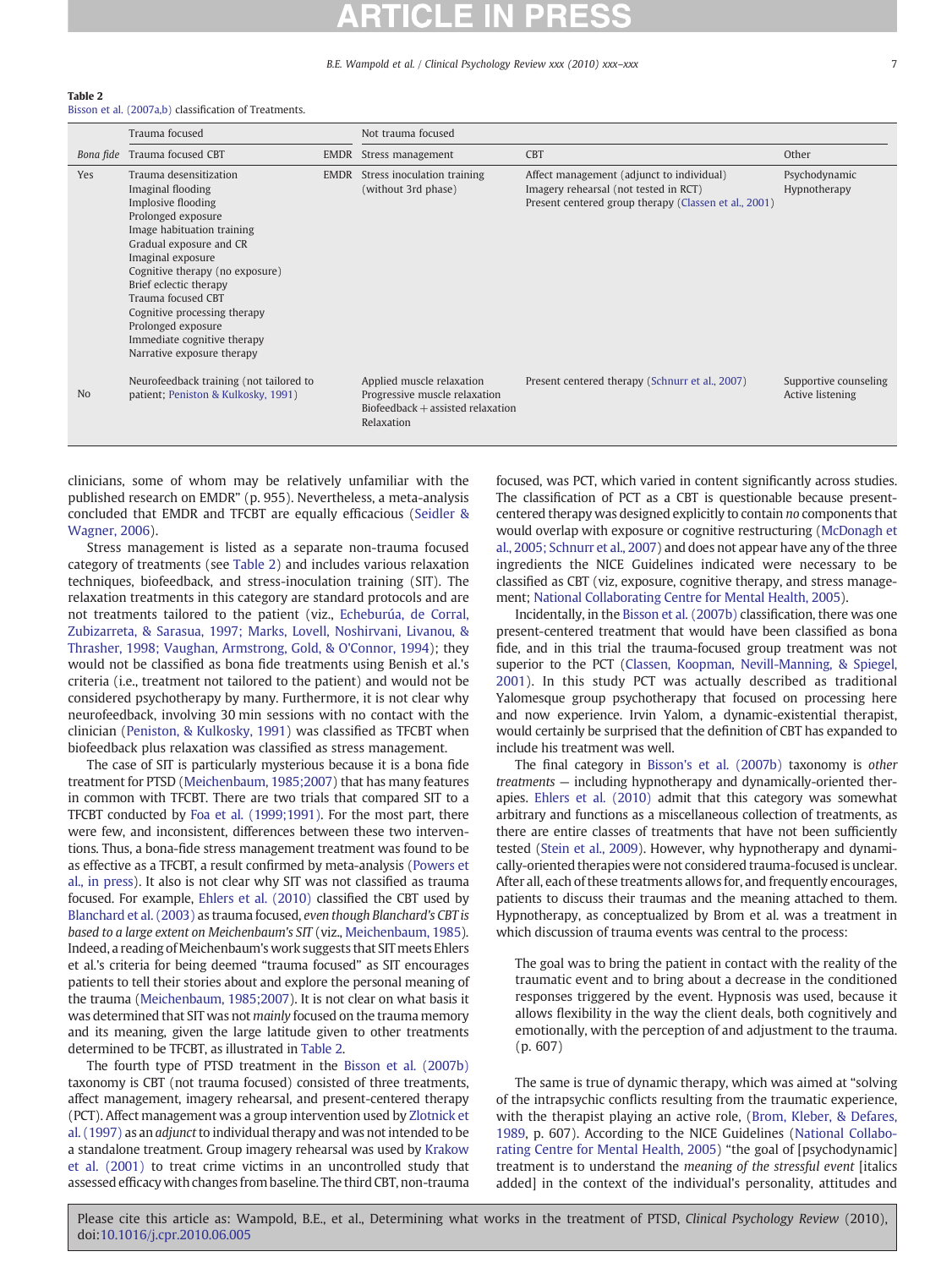#### 8 B.E. Wampold et al. / Clinical Psychology Review xxx (2010) xxx-xxx

early experiences [\(Levy & Lemma, 2004\)](#page-10-0) [and] the psychological meaning of the event is explored by a range of methods such as 'sifting and sorting through wishes, fantasies, fears, and defenses stirred up by the event' ([Kudler](#page-9-0) et al, 2000)" (p. 56). This fits closely with "a focus on the patients' memories of their traumatic events and the personal meanings of the trauma" (Ehlers et al., p. 270). Both hypnotherapy and dynamic therapy appear to meet the description provided by Ehler et al. for trauma focused treatments. How is it that these treatments are not trauma focused when treatments that contain exposure only (no discussion of the meaning of the trauma), focus primarily on rhythmic bilateral stimulation (EMDR), or involve exclusively neurofeedback (no discussion of the trauma at all) are classified as trauma focused?

In conclusion, there are two critical observations that can be made about the classification of treatments as trauma-focused and the conclusion that trauma-focused treatments are superior. First, the classification itself lacks validity. The definition of trauma-focused is ambiguous, the criteria for classification are unclear, and the ratings made by unblinded authors of the meta-analyses. Often the criteria were applied strictly such that treatments that would appear to be trauma focused were excluded and in other cases the criteria are applied quite liberally, including treatments that appear to go to great lengths to exclude a focus on the trauma. This classification strategy results in a notably heterogeneous collection of treatments.

The second critical observation is that for the treatments displayed in [Table 2](#page-6-0), there are no clinical trials that have shown that the nontrauma focused bona fide treatments are less effective than bona fide trauma focused treatments to which they were compared (see [Brom](#page-9-0) [et al., 1989; Classen et al., 2001](#page-9-0); Edna B. [Foa et al., 1999](#page-9-0)). A recent meta-analysis of prolonged exposure (PE), a trauma-focused treatment, demonstrated that "there was no significant difference between PE and other active [i.e., bona fide] treatments" (p. x), including SIT [\(Powers et al., in press](http://doi:10.1016/j.cpr.2010.04.007)), a result that is consistent with [Benish et al.](#page-9-0) [\(2008\).](#page-9-0) It seems premature to conclude that trauma-focused treatments are superior to other treatments when no clinical trial has reliably shown that a trauma-focused treatment is more efficacious than another bona fide treatments and when meta-analyses (viz., [Benish et al., 2008](#page-9-0); [Powers et al., in press](#page-9-0)) that examine direct comparisons of bona fide treatments detect no differences as well.

The problems discussed here should cast doubt on claims that trauma-focused treatments are superior to non-trauma focused treatments. In addition, a variety of new and promising treatments are coming on line, such as interpersonal therapy ([Bleiberg & Markowitz,](#page-9-0) [2005\)](#page-9-0), affective and interpersonal regulation [\(Cloitre, Koenen, Cohen, &](#page-9-0) [Han, 2002](#page-9-0)), yoga breathing ([Descilo et al., 2009](#page-9-0)), mindfulness training [\(Price, McBride, Hyerle, & Kivlighan, 2007\)](#page-10-0), acupuncture [\(Holli](#page-9-0)field, [Sinclair-Lian, Warner, & Hammerschlag, 2007](#page-9-0)), and behavioral activation [\(Jakupcak et al., 2006\)](#page-9-0). An attempt to characterize these treatments primarily on the dimension of focus on the trauma undermines the validity and utility of the current "trauma focused" versus "non-trauma focused" distinction. Are interpersonal therapy, behavioral activation, and mindfulness training trauma focused? The answer is not clear. It seems that behavioral activation could easily be conceptualized as in vivo exposure and mindfulness based approaches discourage avoidance and promote acceptance of internal experience. Until this classification system is revised, clinical guidelines based on its structure are suspect.

### 4. Therapist effects and allegiance

Two issues that create additional interpretation difficulties in clinical trials, but are typically overlooked, include therapist effects and researcher allegiance. The fact that patients are nested within therapists in RCTs is often ignored, thereby improperly specifying the model, a situation that can have dramatic deleterious effects on the validity of conclusions ([Wampold & Serlin, 2000](#page-10-0)). The issue is this: Observations of patients within therapists are not independent if some therapists consistently attain better outcomes than other therapists, which seems to be the case (P. [Crits-Christoph et al.,](#page-9-0) [1991; Huppert et al., 2001; Kim, Wampold, & Bolt, 2006; Wampold &](#page-9-0) [Brown, 2005](#page-9-0)). Ignoring the dependence of observations within therapists has pernicious effects: Increased Type I error rates (i.e., the null hypothesis that treatments are equivalent is rejected more often than the nominal alpha) and inflated estimates of between treatment effects. The correct analysis involves treating therapists as a random factor; that is, therapists are considered to be sampled from a population of therapists with similar characteristics (Paul [Crits-](#page-9-0)[Christoph & Mintz, 1991; Wampold, & Serlin, 2000](#page-9-0)). Even if therapists are ignored in the design and analysis, it is vital to keep in mind that the conclusions are generalizable to treatments delivered by therapists with characteristics similar to those in the study. This is particularly problematic if the therapists have an allegiance to one of the treatments or are trained and supervised by researchers who have an allegiance ([Luborsky et al., 1999; Wampold, 2001\)](#page-10-0).

Therapist allegiance issues also are present in the PTSD literature. The first illustrative trial is one [Ehlers et al. \(2010\)](#page-9-0) cited as evidence for the efficacy of trauma-focused treatments over non-trauma focused therapies. In this trial, [Blanchard et al. \(2003\)](#page-9-0) compared CBT to supportive counseling for victims of motor vehicle accidents. This trial used only three therapists, who delivered both treatments, thus limiting the generalizability of the results, but more importantly the three therapists had a "general cognitive behavioral orientation" (p. 83) and were trained by the first two authors, who developed and promoted the CBT used in this study. In the second trial, [Cottraux et al. \(2008\)](#page-9-0) compared CBT to Rogerian counseling in a multisite trial in France. The two sites were known for CBT treatments and the therapists (3 in one site and 5 in the other) who provided CBT and Rogerian counseling had diplomas in CBT, which involved three years of advanced training in CBT.

Clearly, in these two trials the therapists had an allegiance to and experience with CBT and little allegiance or training in the alternative treatment. From these two trials, it might be said that TFCBT is superior (only slightly in the Cottraux trial) to minimal therapies when delivered by CBT therapists. The efficacy of these other treatments delivered by therapists who have an allegiance to them is not known. With the possible exception of [McDonagh et al. \(2005\),](#page-10-0) none of the supportive therapies/present centered therapies were delivered by therapists who would ordinarily practice these treatments or had any allegiance to them, creating a bias. It is unlikely that an advocate of CBT would tolerate trials using therapists to deliver the CBT intervention who had an allegiance to humanistic therapies and were supervised by humanistic therapists.

Fair comparative trials need to balance therapist allegiance across treatments and require therapists to be reasonably trained and competent to deliver the treatment [\(Hollon, 1999; Luborsky et al.,](#page-9-0) [1999;Wampold, 2001\)](#page-9-0). To use therapists who clearly have an allegiance to a particular treatment but also deliver the comparative treatment, or to have researchers who have an allegiance to a particular treatment train and supervise therapists of the other treatment, introduces threats to validity that cannot be easily dismissed. In the absence of blinding therapists, which as discussed earlier is not possible, fair trials must assiduously attend to allegiance issues.

### 5. Altering legitimate treatments

There are instances where two bona fide treatments are compared in clinical trials, but one of the treatments is altered, most frequently to eliminate ingredients that overlap with specific ingredients of TFCBTs. Typically, the treatment that is unaltered is one for which the researcher has allegiance vis-à-vis the attenuated treatment. An example in the PTSD literature involves the comparison of prolonged exposure (PE) with stress inoculation training (SIT) (E. B. [Foa et al., 1991\)](#page-9-0). In terms of symptomatology, at termination SIT was superior to PE; at follow up, the results were reversed in that PE appeared to be slightly superior to SIT.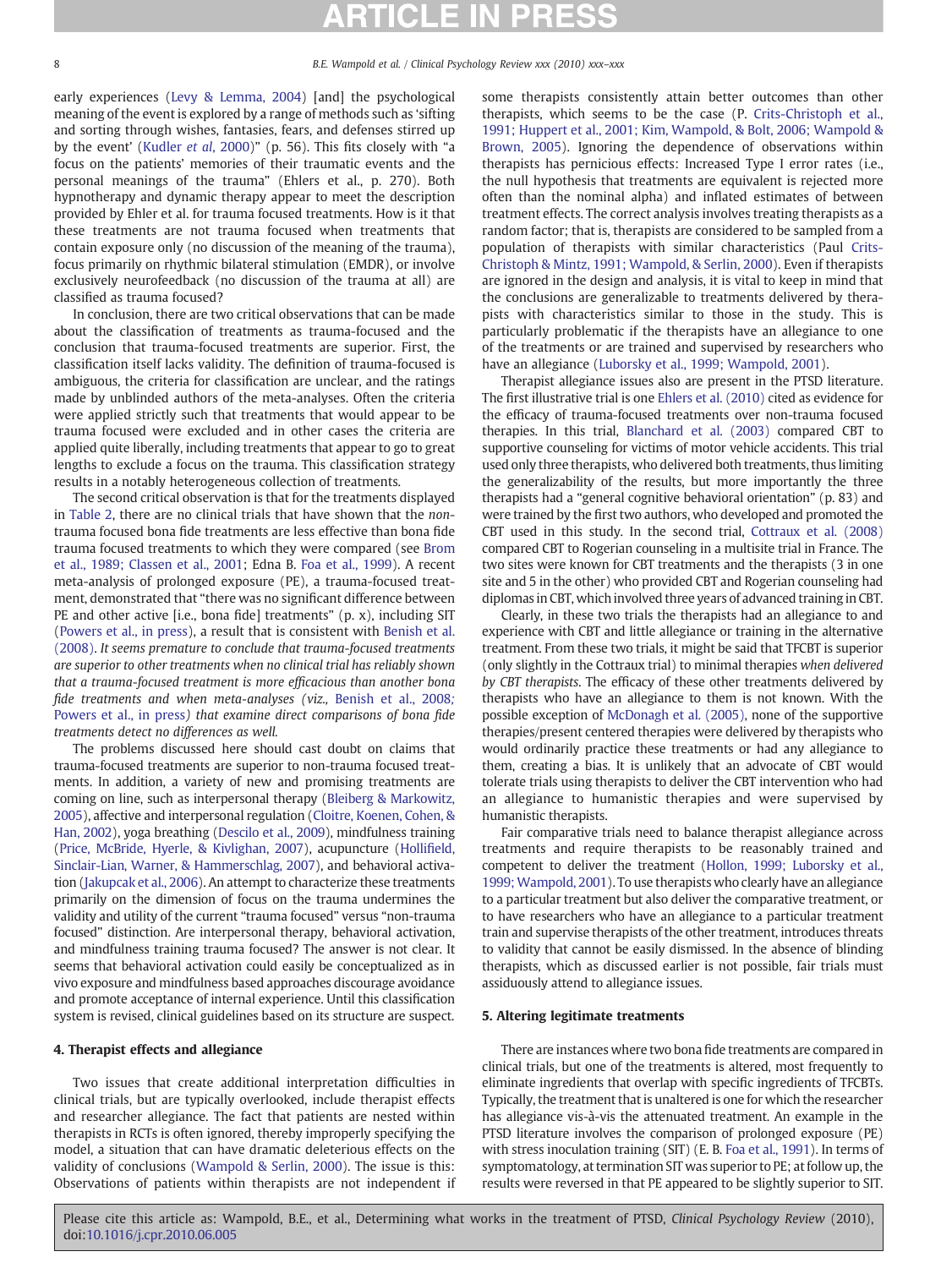<span id="page-8-0"></span>On measures of psychopathology, there were no significant differences between the two treatments. The reversal from termination to follow up for SIT and PE was, according to Foa et al., based on SIT's focus on immediate relief due to the anxiety management nature of SIT. But the reversal may also be due to the fact that Foa et al.'s operationalization of SIT contained the skill acquisition phase of SIT but not the application and follow through phase [\(Meichenbaum, 1985, 2007\)](#page-10-0). This final phase of SIT involves opportunities for patients to apply the variety of coping skills in a gradient of stressors and uses techniques such as imagery and behavioral rehearsal, modeling, role playing, and graded in vivo exposure, in order to prevent relapse. This phase of SIT was omitted by Foa et al., presumably because it contained exposure elements, which would overlap with PE. The omission of this phase of SIT could well explain the reversal. What is quite remarkable in the [Foa et al. \(1991\)](#page-9-0) trial is that there were few differences in outcome between PE, a trauma focused therapy, and SIT, a non-trauma focused therapy, even when SIT was not properly implemented.

Ironically, advocates of a particular treatment often claim that when their preferred treatment is found to be inferior to a comparison it was because their treatment was not faithfully operationalized (see e.g., [Bhar](#page-9-0) [& Beck, 2009; Clark et al., 2007 ; Jacobson, 1991\)](#page-9-0). This occurs in the PTSD literature as well. [Devilly and Foa \(2001\),](#page-9-0) taking exception to [Tarrier et](#page-10-0) [al.'s \(1999\)](#page-10-0) conclusion that "a significantly greater number of patients receiving IE [imaginal exposure] worsened over treatment" (p. 17) than in CT, claimed that Tarrier delivered IE inappropriately:

For example, although Tamer et al. noted that the therapists guided the participants to speak in the present tense, was this integrated into the session effectively? Did the therapist note "hot spots" where appropriate and habituate the participants to these? (p. 115).

Similarly, [Taylor \(2004\)](#page-10-0), seeking to discredit [Bryant et al. \(2003\)](#page-9-0) conclusion that cognitive restructuring (CR) added to IE was more efficacious than IE alone, noted, "In summary, this study does little to clarify the role of CR in the treatment of PTSD because of their [Bryant et al.'s ] atypical sample and unrepresentative exposure protocol" (p. 18).

The finer points of this argument are critically important. These criticisms of treatment implementation suggest that the effectiveness of a treatment protocol depends on absolute adherence to a protocol. But then how can so many various treatments be effective? Even if one accepts Ehlers et al.'s argument that trauma-focused treatments are superior, this leaves 16 distinct protocols (see [Table 2](#page-6-0)), each of which purportedly must be provided exactly as stipulated by the developers of the treatment. However, we know that therapists in clinical trials vary in the way they deliver treatment but that their adherence to the protocol does not predict outcome ([Webb, DeRubeis,](#page-10-0) [& Barber, 2010\)](#page-10-0). How is it that a community of scientists can be so concerned about the precise manner in which two legitimate treatments for PTSD are implemented in comparative trials and yet be so unconcerned about conclusions based on the comparisons of a treatment to a protocol that has no rationale, proscribes the therapist from discussing the event that has led to presenting concerns, contains no viable therapeutic actions, and would rarely, if ever, be used by therapists — i.e., supportive counseling? And why, if concerns about absolute adherence to a protocol are critical, do protocols get modified, as was the case with [Foa et al. \(1991\)](#page-9-0), so as to reduce the overlap with the other treatment (see for a vivid example [Clark et al.,](#page-9-0) [1994;](#page-9-0) see [Wampold, Imel, & Miller, 2009](#page-10-0) for a discussion of this trial)?

### 6. Conclusions

The objective of both [Benish et al. \(2008\) and Ehlers et al. \(2010\)](#page-9-0) was to better understand the nature of PTSD treatments and improve the quality of care. [Benish et al. \(2008\)](#page-9-0) found that when non-bona fide treatments were excluded from a meta-analysis, treatments produce approximately equal benefits. [Ehlers et al. \(2010\)](#page-9-0) agreed that the exclusion of these treatments was responsible for the absence of differences between treatments, but believe control treatments were legitimate and thus persist in their belief that trauma focused therapies are superior to non-trauma focused therapies inclusive of control treatments.

Putting aside the discrepancies between [Benish et al. \(2008\) and](#page-9-0) [Ehlers et al. \(2010\)](#page-9-0) and Bisson and colleagues [\(Bisson & Andrew, 2009;](#page-9-0) [Bisson et al., 2007b\)](#page-9-0), it is clear that a diverse array of psychotherapies for PTSD can be remarkably effective (viz, all the treatments in the TFCBT column and EMDR, as shown in [Table 2](#page-6-0)). These include treatments that explicitly exclude discussion of the trauma memory and those that exclusively focus on the trauma memory, treatments with exposure and treatments that intentionally exclude exposure, treatments that some clinical scientists classify as pseudo-science, as well as treatments in which the patient does not discuss anything with the therapist. Moreover, there is no evidence to suggest that the non-trauma focused bona fide treatments in [Table 2](#page-6-0) are inferior to the trauma focused treatments. However, it is generally true that patients who receive bona fide interventions do better than patients in control treatments ([Smits &](#page-10-0) [Hofmann, 2009](#page-10-0)). Accordingly, it seems that treatments developed as psychotherapy controls that restrict therapists from performing logical interventions should not be offered as first line treatments for PTSD. However, it seems unlikely that the supportive counseling interventions used as controls in RCTs have ever been offered as a first line treatment outside of the context of an RCT.

Meta-analysis continues to represent the best chance for the unbiased aggregation of research findings such that the quality of care for PTSD can be rigorously examined and improved. [Ehlers et al.](#page-9-0) [\(2010\)](#page-9-0) criticized meta-analyses as oversimplifying complex research questions and requiring arbitrary decisions about treatment categories. However, a method is only as good as its implementation. We demonstrated that the trauma focused classification, which has guided previous PTSD meta-analyses, is arbitrary and an oversimplification of a diverse array of treatments. More problematic than the potential limitations of meta-analysis is Ehlers et al.'s review of select outcomes from individual studies to discredit the results of particular studies that do not support an a priori conclusion. This strategy foregoes attention to the corpus of studies and the general aggregated effect in lieu of interpretations of individual studies and sometimes particular outcomes variables within studies, which historically has resulted in flawed conclusions [\(Cooper, Hedges, & Valentine, 2009;](#page-9-0) [Hunt, 1997; Wampold, 2001\)](#page-9-0).

A perusal of effective treatments for PTSD reveals that such treatments contain a variety of specific ingredients and a set of

#### Table 3

Possible factors important to successful treatments of PTSD.

| Cogent psychological rationale that is acceptable to patient                    |
|---------------------------------------------------------------------------------|
| Systematic set of treatment actions consistent with the rationale               |
| Development and monitoring of a safe, respectful, and trusting                  |
| therapeutic relationship                                                        |
| Collaborative agreement about tasks and goals of therapy                        |
|                                                                                 |
| Nurturing hope and creating a sense of self efficacy                            |
| Psychoeducation about PTSD                                                      |
| Opportunity to talk about trauma ( <i>i.e.</i> , tell stories)                  |
| Ensuring the patient's safety, especially if the patient has been victimized as |
| in the case of domestic violence, neighborhood violence, or abuse               |
| Helping patients learn how to avoid revictimization                             |
| Identifying patient resources, strengths, survival skills and intra and         |
| interpersonal resources and building resilience                                 |
| Teaching coping skills                                                          |
| Examination of behavioral chain of events                                       |
| Exposure (covert in session and in-vivo outside of session)                     |
| Making sense of traumatic event and patient's reaction to event                 |
| Patient attribution of change to his or her own efforts                         |
| Encouragement to generate and use social supports                               |
| Relapse prevention                                                              |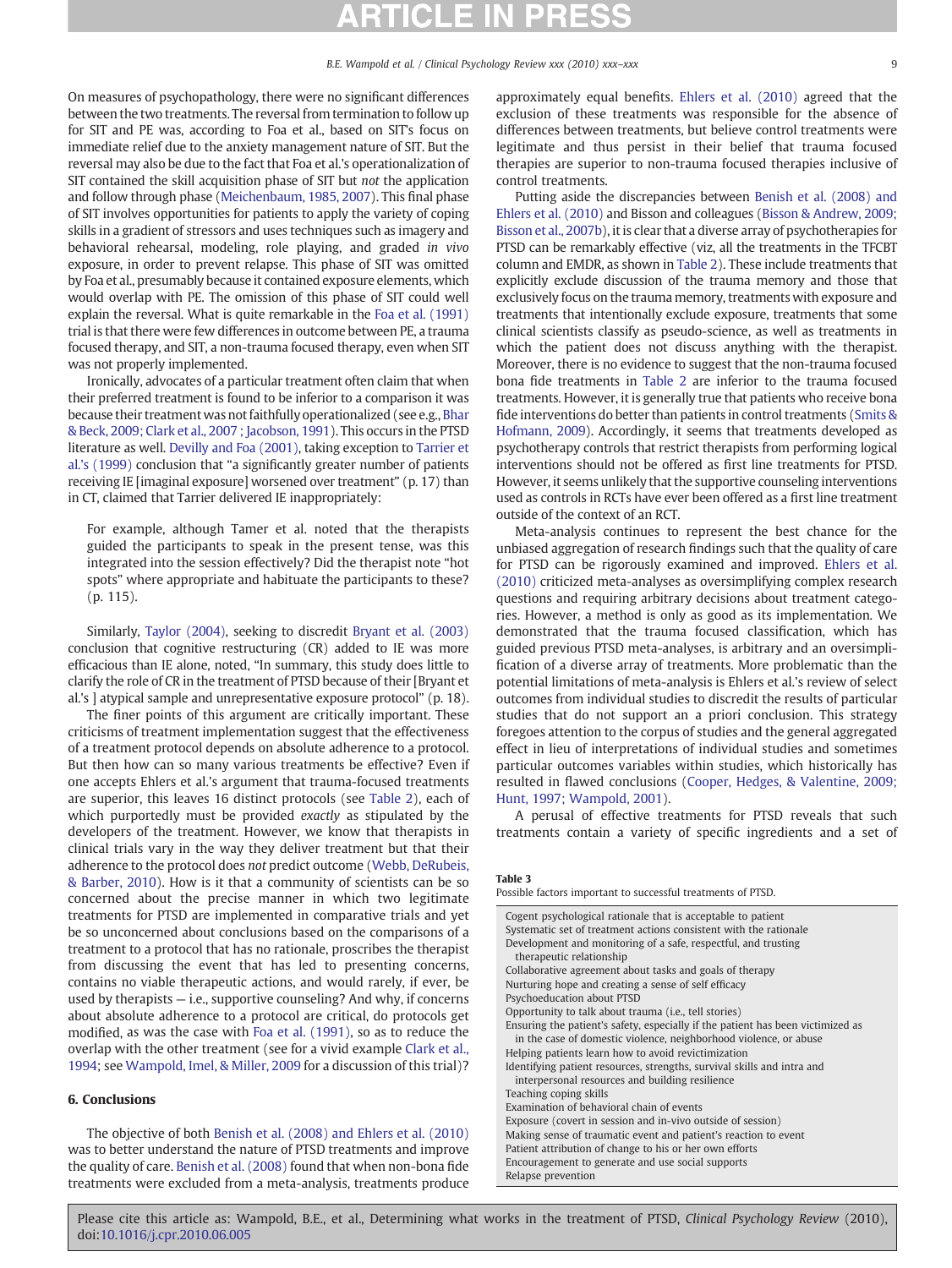<span id="page-9-0"></span>10 B.E. Wampold et al. / Clinical Psychology Review xxx (2010) xxx–xxx

common factors. An examination of the treatments, an understanding of the nature of PTSD, and grounding in models of psychotherapy, yields a rich array of possible therapeutic components of effective treatments, as shown in [Table 3](#page-8-0). Some treatments emphasize some of these components more than others and may label them in different ways. To identify a focus on trauma as the key feature, among a rich array of features, which characterizes effective treatments for PTSD is not scientifically justified at this point in time.

Indeed, until such time that there is sufficient evidence to conclude that one particular treatment for PTSD is superior to others or that some well defined ingredient is crucial to successful treatments of PTSD, it is not consistent with the research evidence to privilege some treatments over others. It may turn out that treatments focused on trauma are more effective than other treatments, but there is little evidence to support that conclusion at this time. Indeed, the preponderance of the evidence is consistent with Benish et al.'s conclusion that all bona fide treatments for PTSD are equally effective.

#### References

- Anderson, T., Lunnen, K. M., & Ogles, B. M. (2010). Putting models and techniques in context. In S. D. Miller, B. L. Duncan, M. A. Hubble, & B. E. Wampold (Eds.), The heart and soul of change (pp. 143−166)., 2nd ed. Washington DC: American Psychological Association.
- Benish, S., Imel, Z. E., & Wampold, B. E. (2008). The relative efficacy of bona fide psychotherapies of post-traumatic stress disorder: A meta-analysis of direct comparisons. Clinical Psychology Review, 28, 746−758.
- Bhar, S. S., & Beck, A. T. (2009). Treatment integrity of studies that compare short-term psychodynamic psychotherapy with cognitive-behavior therapy. Clinical Psychology-Science and Practice, 16, 370−378.
- Bisson, J. I., & Andrew, M. (2009). Psychological treatments of post-traumatic stress disorder (PTSD) (Review). The Cochrane Review.
- Bisson, J. I., Ehlers, A., Matthews, R., Pilling, S., Richards, D., & Turner, S. (2007a). Data supplement to Psychological treatments for chronic post-traumatic stress disorder: Systematic review and meta-analysis. British Journal of Psychiatry, 190, 97−104.
- Bisson, J. I., Ehlers, A., Matthews, R., Pilling, S., Richards, D., & Turner, S. (2007b). Psychological treatments for chronic post-traumatic stress disorder: Systematic review and meta-analysis. British Journal of Psychiatry, 190, 97−104.
- Blanchard, E. B., Hickling, E. J., Devineni, T., Veazey, C. H., Galovski, T. E., Mundy, E., et al. (2003). A controlled evaluation of cognitive behavioral therapy for posttraumatic stress in motor vehicle accident survivors. Behaviour Research and Therapy, 41, 79−96.
- Bleiberg, K. L., & Markowitz, J. C. (2005). A pilot study of interpersonal psychotherapy for posttraumatic stress disorder. The American Journal of Psychiatry, 162, 181−183.
- Borkovec, T. D. (1990). Control groups and comparison groups in psychotherapy outcome research. National Institute on Drug Abuse Research Monograph, 104, 50−65. Borkovec, T. D., & Sibrava, N. J. (2005). Problems with the use of placebo conditions in
- psychotherapy research, suggested alternatives, and some strategies (or the pursuit of the placebo phenomenon. Journal of Clinical Psychology, 61, 805−818.
- Bradley, R., Greene, J., Russ, E., Dutra, L., & Westen, D. (2005). A Multidimensional Meta-Analysis of Psychotherapy for PTSD. American Journal of Psychiatry, 162, 214−227. Brom, D., Kleber, R. J., & Defares, P. B. (1989). Brief psychotherapy for posttraumatic
- stress disorders. Journal of Consulting and Clinical Psychology, 57, 607−612. Bryant, R. A., Moulds, M. L., Guthrie, R. M., Dang, S. T., & Nixon, R. D. V. (2003). Imaginal
- exposure alone and imaginal exposure with cognitive restructuring in treatment of posttraumatic stress disorder. Journal of Consulting and Clinical Psychology, 71,  $706 - 712.$
- Budge, S., Baardseth, T. P., Wampold, B. E., & Flűckiger, C. (2010). Researcher allegiance and supportive therapy: Pernicious affects on results of randomized clinical trials. European Journal of Counselling and Psychotherapy, 12, 23−39.
- Clark, D. M., Fairburn, C. G., & Wessely, S. (2007). Psychological treatment outcomes in routin NHS services: A commentary on Stiles et al. (2007). Psychological Medicine, 38, 629−634.
- Clark, D. M., Salkovskis, P. M., Hackmann, A., Middleton, H., Anastasiades, P., & Gelder, M. (1994). A comparison of cognitive therapy, applied relaxation, and imipramine in the treatment of panic disorder. British Journal of Psychiatry, 164, 759−769.
- Classen, C., Koopman, C., Nevill-Manning, K., & Spiegel, D. (2001). A preliminary report comparing trauma-focused and present-focused group therapy against a waitlisted condition among childhood sexual abuse survivors with PTSD. Journal of Aggression, Maltreatment & Trauma, 4, 265−288.
- Cloitre, M., Koenen, K. C., Cohen, L. R., & Han, H. (2002). Skills training in affective and interpersonal regulation followed by exposure: A phase-based treatment for PTSD related to childhood abuse. Journal of Consulting and Clinical Psychology, 70, 1067−1074.
- Cooper, H., Hedges, L. V., & Valentine, J. C. (2009). The handbook of research synthesis and meta-analysis, 2nd ed. New York: Russel Sage Foundation.
- Cottraux, J., Note, I., Yao, S. N., de Mey-Guillard, C., Bonasse, F. O., Djamoussian, D., et al. (2008). Randomized controlled comparison of cognitive behavior therapy with

Rogerian supportive therapy in chronic post-traumatic stress disorder: A 2-year follow-up. Psychotherapy and Psychosomatics, 77, 101−110.

- Crits-Christoph, P., Baranackie, K., Kurcias, J. S., Carroll, K., Luborsky, L., McLellan, T., et al. (1991). Meta-analysis of therapist effects in psychotherapy outcome studies. Psychotherapy Research, 1, 81−91.
- Crits-Christoph, P., & Mintz, J. (1991). Implications of therapist effects for the design and analysis of comparative studies of psychotherapies. Journal of Consulting and Clinical Psychology, 59, 20−26.
- Dar, R., Serlin, R. C., & Omer, H. (1994). Misuse of statistical tests in three decades of psychotherapy research. Journal of Consulting and Clinical Psychology, 62, 75−82.
- Davidson, P. R., & Parker, K. C. H. (2001). Eye movement desensitization and reprocessing (EMDR): A meta-analysis. Journal of Consulting and Clinical Psychology, 69, 305−316.
- Descilo, T., Vedamurtachar, A., Gerbarg, P. L., Nagaraja, D., Gangadhar, B. N., Damodaran, B., et al. (2009). Effects of a yoga breath intervention alone and in combination with an exposure therapy for post-traumatic stress disorder and depression in survivors of the 2004 South-East Asia tsunami. Acta Psychiatrica Scandinavica, 1−12.
- de Shazer, S., Berg, I. K., Lipchik, E., & Nunnally, E. (1986). Brief therapy: Focused solution development. Family Process, 25, 207−221.
- Devilly, G. J., & Foa, E. B. (2001). The investigation of exposure and cognitive therapy: Comment on Tarrier et al. (1999). Journal of Consulting and Clinical Psychology, 69, 114−116.
- D'Zurilla, T. J., & Goldfried, M. R. (1971). Problem solving and behavior modification. Journal of Abnormal Psychology, 78, 107−126.
- Echeburúa, E., de Corral, P., Zubizarreta, I., & Sarasua, B. (1997). Psychological treatment of chronic posttraumatic stress disorder in victims of sexual aggression. Behavior Modification, 21, 433−456.
- Ehlers, A., Bisson, J., Clark, D. M., Creamer, M., Pilling, S., Richards, A., et al. (2010). Do all psychological treatments really work the same in posttraumatic stress disorder. Clinical Psychology Review, 30, 269−276.
- Ehlers, A., Gene-Cos, N., & Perrin, S. (2009). Low recognition of posttraumatic stress disorder in primary care. London Journal of Primary Care, 2, 36−42.
- Finkelhor, D. (1987). The trauma of child sexual abuse: Two models. Journal of Interpersonal Violence, 2, 348−366.
- Foa, E. B., Dancu, C. V., Hembree, E. A., Jaycox, L. H., Meadows, E. A., & Street, G. P. (1999). A comparison of exposure therapy, stress inoculation training, and their combination for reducing posttraumatic stress disorder in female assault victims. Journal of Consulting and Clinical Psychology, 67, 194−200.
- Foa, E. B., Rothbaum, B. O., Riggs, D. S., & Murdock, T. B. (1991). Treatment of posttraumatic stress disorder in rape victims: A comparison between cognitivebehavioral procedures and counseling. Journal of Consulting and Clinical Psychology, 59, 715−723.
- Frank, J. D., & Frank, J. B. (1991). Persuasion and healing: A comparative study of psychotherapy, 3rd ed. Baltimore: Johns Hopkins University Press.
- Gloaguen, V., Cottraux, J., Cucherat, M., & Blackburn, I. (1998). A meta-analysis of the effects of cognitive therapy in depressed patients. Journal of Affective Disorders, 49, 59−72.
- Grissom, R. J. (1996). The magical number.7  $\pm$  .2: Meta-meta-analysis of the probability of superior outcome in comparisons involving therapy, placebo, and control. Journal of Consulting and Clinical Psychology, 64, 973−982.
- Herbert, J. D., Lilienfeld, S. O., Lohr, J. M., Montgomery, R. W., O'Donohue, W. T., Rosen, G. M., et al. (2000). Science and pseudoscience in the development of eye movement desensitization and reprocessing: Implications for clinical psychology. Clinical Psychology Review, 20, 945−971.
- Hollifield, M., Sinclair-Lian, N., Warner, T. D., & Hammerschlag, R. (2007). Acupuncture for posttraumatic stress disorder: A randomized controlled pilot trial. Journal of Nervous and Mental Disease, 195, 504−513.
- Hollon, S. D. (1999). Allegiance effects in treatment research: A commentary. Clinical Psychology: Science and Practice, 6, 107−112.
- Hunt, M. (1997). How science takes stock: The story of meta-analysis. New York: Russell Sage Foundation.
- Huppert, J. D., Bufka, L. F., Barlow, D. H., Gorman, J. M., Shear, M. K., & Woods, S. W. (2001). Therapists, therapists variables, and cognitive behavioral therapy outcomes in a multicenter trial for panic disorder. Journal of Consulting and Clinical Psychology, 69, 747−755.
- Imel, Z. E., & Wampold, B. E. (2008). The common factors of psychotherapy. In S. D. Brown, & R. W. Lent (Eds.), Handbook of counseling psychology (pp. 249−266)., 4th ed. New York: Wiley.
- Jacobson, N. S. (1991). Behavioral versus insight-oriented martial therapy: Labels can be misleading. Journal of Consulting and Clinical Psychology, 59, 142−145.
- Jacobson, N. S., Dobson, K. S., Truax, P. A., Addis, M. E., Koerner, K., Gollan, J. K., et al. (1996). A component analysis of cognitive-behavioral treatment for depression. Journal of Consulting and Clinical Psychology, 64, 295−304.
- Jakupcak, M., Roberts, L. J., Martell, C., Mulick, P., Michael, S., Reed, R., et al. (2006). A pilot study of behavioral activation for veterans with posttraumatic stress disorder. Journal of Traumatic Stress, 19, 387−391.
- Kim, D.M.,Wampold, B. E., & Bolt, D.M. (2006). Therapist effects in psychotherapy: A random effects modeling of the NIMH TDCRP data. Psychotherapy Research, 16, 161−172.
- Krakow, B., Johnston, L., Melendrez, D., Hollifield, M., Warner, T. D., Chavez-Kennedy, D., et al. (2001). An open-label trial of evidence-based cognitive behavior therapy for nightmares and insomnia in crime victims with PTSD. The American Journal of Psychiatry, 158, 2043−2047.
- Kudler, H. S., Blank, A. S., Jr, Krupnick, J. L., Foa, E. B., Keane, T. M., & Friedman, M. J. (2000). Psychodynamic therapy. In Effective treatments for PTSD: Practice guidelines from the International Society for Traumatic Stress Studies (pp. 339−341). New York, NY US: Guilford Press.